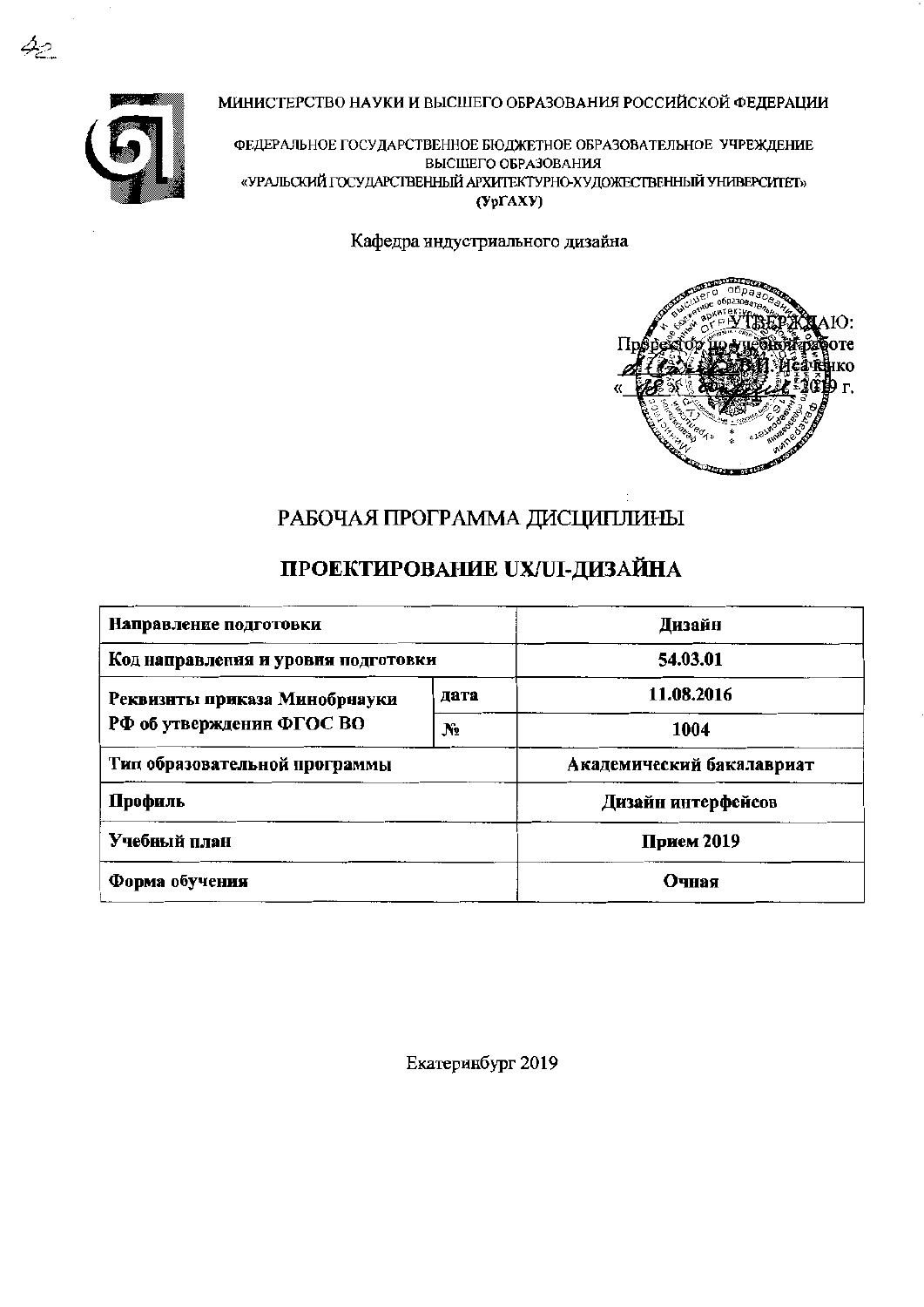#### 1. ОБЩАЯ ХАРАКТЕРИСТИКА ДИСЦИПЛИНЫ «ПРОЕКТИРОВАНИЕ UX/UI-ДИЗАЙНА»

#### 1.1. Место дисциплины в структуре образовательной программы, связи с другими диспиплинами:

Дисциплина входит в вариативную по выбору студента часть образовательной программы бакалавриата. Для изучения курса требуется знание следующих дисциплин: «Проектная графнка», «Дизайн-проектирование интерфейсов», «Технический рисунок и шрифтографика», «Графическая и цветовая композиция».

Полученные студентами знания, умения и навыки необходимы для создания проектов в рамках дисциплины на старших курсах «Дизайн-проектирование интерфейсов», а также при подготовке выпускной квалификационной работы (ВКР) бакалавра.

#### 1.2. Аннотация содержания дисциплины:

Ознакомление студентов с особенностями практического примеиения зианий по созданию нользовательских интерфейсов. Освоеиие методики процесса разработки и пошагового создания UX/UI-дизайна с учетом его эмоционально-эстетического и нсихофизиологического восприятия пользователем.

Курс состоит из лекционной части и практической части по вынолнению упражнений по композициоино-компьютерному моделированию с разработкой в конце курса полного предметно-графического интерфейса.

#### 1.3. Краткий план построения процесса изучения дисциплины:

Процесс изучения дисциплины включает нрактические занятия и самостоятельную работу. Основные формы интерактивного обучения: мозговой штурм, тыоторскне заиятия, семинары в диалоговом режиме. В ходе изучения дисциплииы студенты выполняют графические задания.

Форма заключительного контроля нри промежуточной аттестации - зачет (3 семестр), экзамен (4 семестр). Для нроведения промежуточной аттестации но дисциплине создан фонд оценочных средств (ФОС).

Оценка по дисциплине носит интегрированный характер, учитывающий работу студентов в аудитории, качество и своевременность выполнения графических заданий, а также получение зачета и сдача экзамена.

#### 1.4. Планируемые результаты обучения по дисциплине

Изучение дисциплины является этапом формирования у студента следующих компетенций:

ОК-10: способиостью к абстрактному мышлеиию, анализу, сиитезу

ОПК-1: способностью владеть рисупком, умением использовать рисунки в практике составления композиции и переработкой их в направлении проектирования любого объекта, иметь навыки линейно-конструктивного построения и понимать принципы выбора техники исполнения конкретного рисунка

ОПК-4: способностью применять современную шрифтовую культуру и компьютерные технологии, применяемые в дизайн-проектировании

ОПК-6: способностью рещать стандартные задачи профессиональной деятельности на основе информационной и библиографической культуры с применением информационнокоммуникационных технологий и с учетом основных требований информацнонной безопасности

ОПК-7: способностью осуществлять ноиск, храиение, обработку и анализ информации из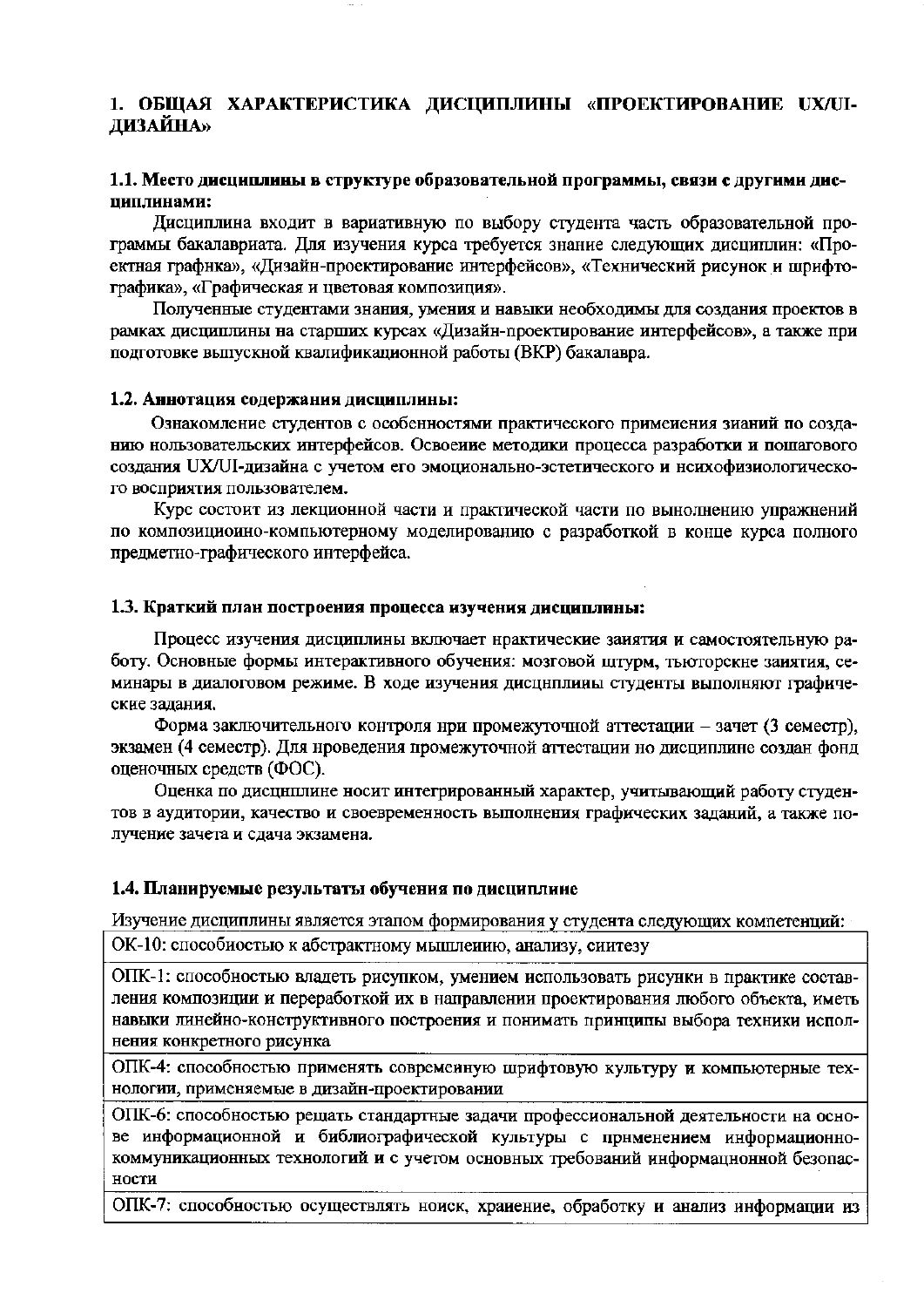различных источников и баз данных, представлять ее в требуемом формате с использованием информационных, компьютерных и сетевых технологий

ПК-2: способностью обосновать свои предложения при разработке проектной идеи, основанной на концептуальном, творческом подходе к решению дизайнерской задачи

ПК-6: способностью применять современные технологии, требуемые при реализации дизайнпроекта на практике

ПК-10: способностью использовать информационные ресурсы: современиые информационные технологии и графические редакторы для реализации и создания документации по дизайн-проектам

Планируемый результат изучения дисциплины в составе названиых компетеиций: Владенне методическими и практическими приемами работы с UX/UI предметнографическими интерфейсов с использованием ииформационных ресурсов, современиых информационных технологий и графических редакторов.

В результате изучения дисциплины обучающийся должен:

Знать и понимать: методику создания UX/UI-интерфейсов, оптические, эмоциопальнопсихологические и физиологические особенности восприятия пользователем.

Уметь:

а) применять знания и понимание при разработке проектных решений UX/UI-интерфейсов;

б) выносить суждения при выборе окончательных решений;

в) комментировать данные и результаты, связанные с областью изучения, коллегам и преподавателю.

Демонстрировать навыки и опыт деятельности с использованием полученных знаний и умений в проектирования предметно-графических UX/UI-интерфейсов.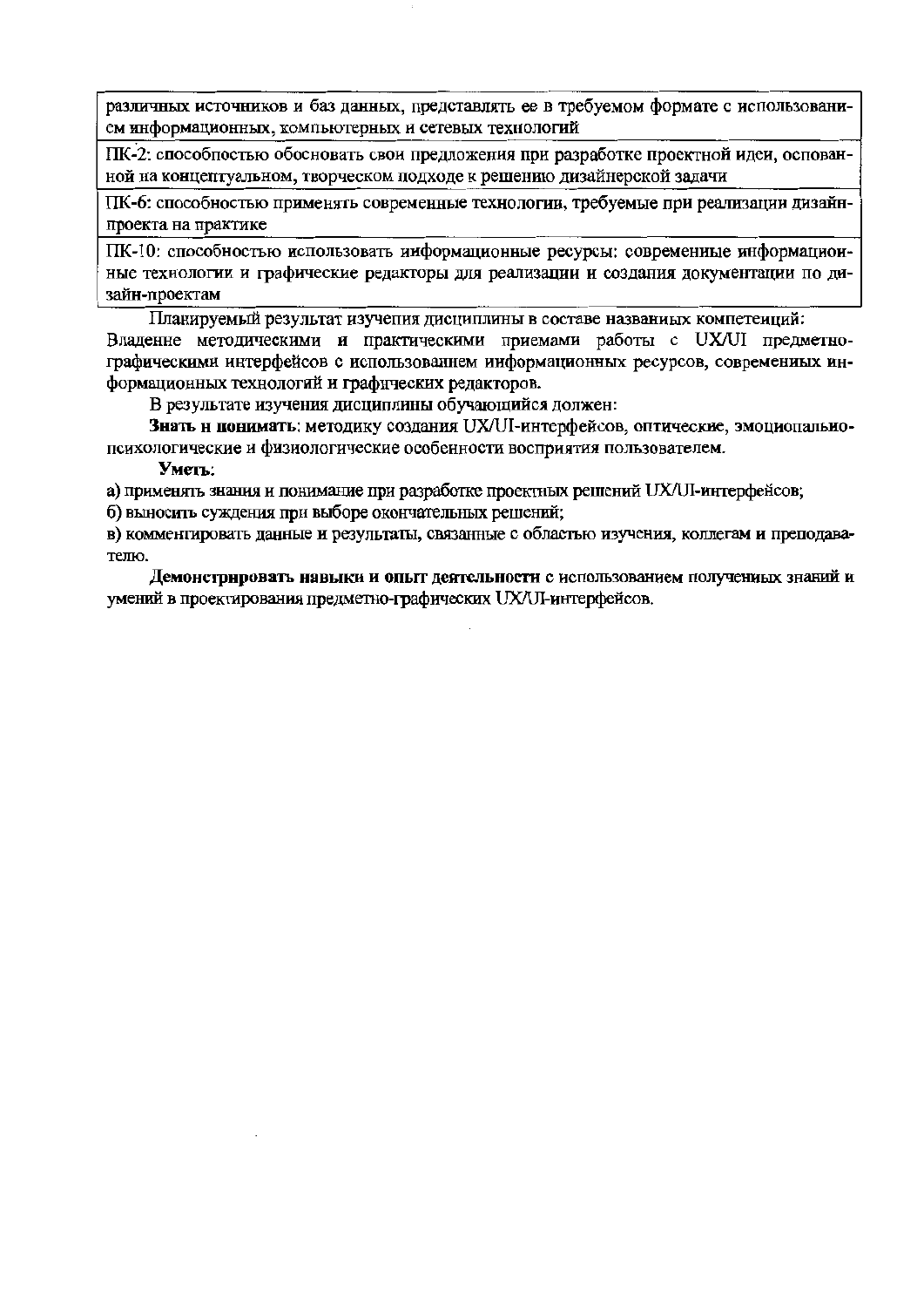#### 1.5. Объем дисциплины

|               |                        |             |                          | занятия    | Аудиторные                              |                          |                              | Самостоятельная работа |                      |                                   |                         |                       |                        |                      |                                    |                                 |                               |                                                             |                                                |
|---------------|------------------------|-------------|--------------------------|------------|-----------------------------------------|--------------------------|------------------------------|------------------------|----------------------|-----------------------------------|-------------------------|-----------------------|------------------------|----------------------|------------------------------------|---------------------------------|-------------------------------|-------------------------------------------------------------|------------------------------------------------|
| По семестрам  | Зачетных единиц (з.е.) | Часов (час) | Аудиторные занятия всего | Лекции (Л) | Практические занятия (ПЗ), Семинары (С) | Другие виды занятий (Др) | Самостоятельная работа всего | Курсовой проект (КП)   | Курсовая работа (KP) | Расчетно-графическая работа (РГР) | Графическая работа (ГР) | Расчетная работа (PP) | Pedepar <sub>(P)</sub> | Домашняя работа (ДР) | Творческая работа (эссе, клаузура) | Подготовка к контрольной работе | Подготовка к экзамену, зачету | Другие виды самостоятельных занятий (подготовка к занятиям) | Форма промежуточной аттестации по дисциплине*. |
| $\mathbf{3}$  | $\mathbf 2$            | 72          | 36                       | 6          | 30                                      |                          | 36                           |                        |                      |                                   | 36                      |                       |                        |                      |                                    |                                 |                               |                                                             | <b>Зач</b>                                     |
| 4             | 4                      | 144         | 36                       | 4          | 32                                      |                          | 108                          |                        |                      |                                   | 72                      |                       |                        |                      |                                    |                                 | 36                            |                                                             | Экз                                            |
| <b>H</b> roro | 6                      | 216         | 72                       | 10         | 62                                      |                          | 144                          |                        |                      |                                   | 108                     |                       |                        |                      |                                    |                                 | 36                            |                                                             |                                                |

Зачет с оценкой – 30, Зачет – Зач, Экзамен – Экз, Курсовые проекты - КП, Курсовые работы – КР

# 2. СОДЕРЖАНИЕ ДИСЦИПЛИНЫ

| Код<br>раздела,<br>темы | Раздел, тема, содержание дисциплины*                                                                                                                                      |
|-------------------------|---------------------------------------------------------------------------------------------------------------------------------------------------------------------------|
| Раздел 1                | Методика проектнрования пользовательских интерфейсов                                                                                                                      |
| Тема 1.1                | Виды и назначение пользовательских интерфейсов. Работа с сайтами и источни-<br>ками.                                                                                      |
| Тема 1.2                | Итеративные (повторяющиеся) и инкрементальные (пошаговое приращение) ин-<br>терфейсиые продукты. MVP (minimal valuable product) — минимально жизие-<br>способный продукт. |
| Тема 1.3                | Место заказчика, разработчика и цользователя в процессе UX/UI-дизайна. Сег-<br>ментирование пользователей предметно-графических интерфейсов.                              |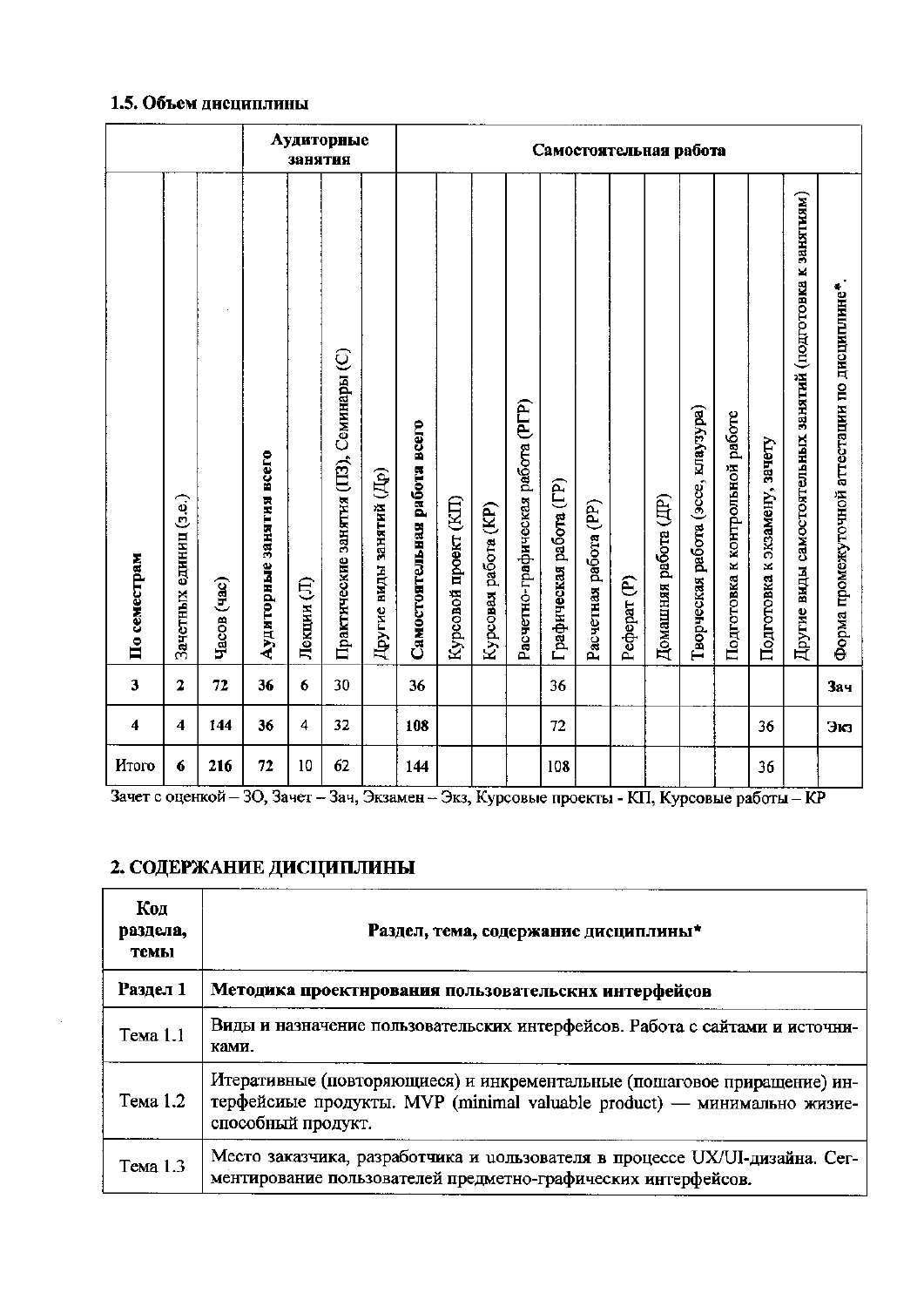| Код<br>раздела,<br>темы | Раздел, тема, содержание дисциплины*                                                                                                         |
|-------------------------|----------------------------------------------------------------------------------------------------------------------------------------------|
| Тема 1.4                | Работа с аналогами. Визуальный словарь проекта. Правила создания альбома<br>эскизов - главного инструмента фиксации проблем юзабилити.       |
| Тема 1.5                | Источники вдохновения: фотофнксация, физические объекты, коллекции.                                                                          |
| Тема 1.6                | Мозговой штурм как метод разработки 10 разных идей развития интерфейса.                                                                      |
| Тема 1.7                | Символы в дизайне прототицов. Пользовательские агенты и средства ввода.                                                                      |
| Тема 1.8                | Интерфейсная инфографика: сториборд, мудборд. Трехмериое эскизирование<br>предметных интерфейсов.                                            |
| Тема 1.9                | Бумажное прототипирование и компьютерное создание эскизов с помощью про-<br>грамм для создания презептаций.                                  |
| Раздел 2                | Процесс разработки предметно-графических UX-интерфейса                                                                                       |
| Тема 2.1                | Сценирование кликабельного прототипа.                                                                                                        |
| Тема 2.2                | Формулировка стартовой гипотезы. Изготовление и методы тестирования.                                                                         |
| Тема 2.3                | Диаграмма состояний и переходов. Разветвляющая и повествовательная раскад-<br>ровки. Принятие решений для человеко-машинного взанмодействня. |
| Тема 2.4                | Анимация опыта взаимодействия пользователя с предметно-графическим ин-<br>терфейсом. Анимированная последовательность.                       |
| Тема 2.5                | Современные подходы к созданию выразительного графического языка. Скево-<br>морфнзм и нлоская абстракция.                                    |
| Тема 2.6                | Работа с мокапами и фотохостингами. Использование Creative Commons.                                                                          |
| Тема 2.7                | Верстка интерфейса на разных устройствах: смартфоны, планшеты, десктоны.                                                                     |
| Тема 2.8                | Ииструменты для тестирования прототипов. Альтернативные инструменты ана-<br>лиза интерфейса.                                                 |
| Тема 2.9                | Презентация разработанного предметно-графического интерфейса. Критическое<br>тестирование UX/UI-дизайна.                                     |

 $\sim$ 

 $\bar{\beta}$ 

 $\sim 10^{11}$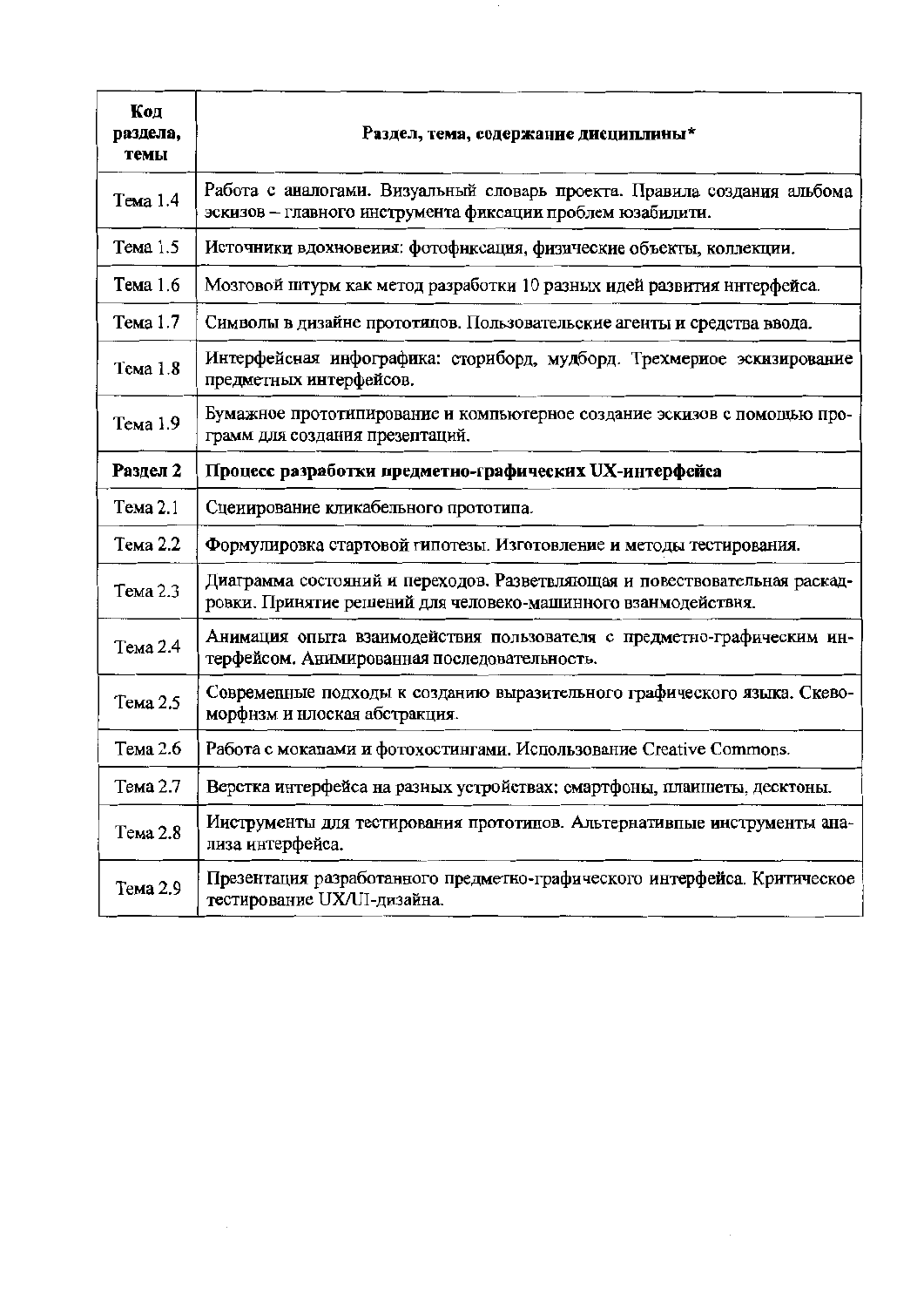# 3. РАСПРЕДЕЛЕНИЕ УЧЕБНОГО ВРЕМЕНИ

## 3.1. Распределение аудиторных занятий и самостоятельной работы по разделам дисциплины

|         |                 |                                                                                                                                                                                                               |                                                     | Аудиторные<br>занятия (час.) |                                 |                       |                            |
|---------|-----------------|---------------------------------------------------------------------------------------------------------------------------------------------------------------------------------------------------------------|-----------------------------------------------------|------------------------------|---------------------------------|-----------------------|----------------------------|
| Семестр | Неделя семестра | Раздел дисциплины,<br>тема                                                                                                                                                                                    | ВСЕГО<br>Практич.<br>Лекции<br>занятия,<br>семинары |                              | Самостоят.<br>работа,<br>(час.) | Оценочные<br>средства |                            |
|         |                 | Раздел 1. Методика проектирования пользовательских нитерфейсов                                                                                                                                                |                                                     |                              |                                 |                       |                            |
| 3       | 1               | Виды и назначение пользова-<br>тельских интерфейсов. Работа<br>с сайтами и источниками.                                                                                                                       | 4                                                   | 2                            |                                 | 2                     | Конспект<br>лекций         |
| 3       | $\mathbf{2}$    | Итеративные<br>(повторяющие-<br>ся) и инкрементальные (поша-<br>приращение)<br>говое<br>интер-<br>фейсные<br><b>MVP</b><br>продукты.<br>(minimal valuable product) -<br>минимально жизнеспособный<br>продукт. | 4                                                   | $\overline{2}$               |                                 | $\overline{2}$        | Конспект<br>лекций         |
| 3       | 3               | Место заказчика, разработчи-<br>ка и пользователя в процессе<br>UX/UI-дизайна.<br>Сегментиро-<br>вание пользователей предмет-<br>но-графических интерфейсов.                                                  | 4                                                   | $\overline{2}$               |                                 | $\overline{2}$        | Конспект<br>лекций         |
| 3       | $4-5$           | Работа с аналогами. Визуаль-<br>ный словарь проекта. Правила<br>создания альбома эскизов -<br>главного инструмента фикса-<br>ции проблем юзабилити.                                                           | 8                                                   |                              | 4                               | 4                     | Графическое<br>задание № 1 |
| 3       | $6 - 7$         | Источиики вдохновения:<br>$\phi$ o-<br>тофиксация, физические объ-<br>екты, коллекции.                                                                                                                        | 8                                                   |                              | 4                               | 4                     | Графическое<br>задание № 2 |
| 3       | 8               | Мозговой штурм как метод<br>разработки 10 разных идей<br>развития интерфейса.                                                                                                                                 | 4                                                   |                              | $\mathbf{2}$                    | $\overline{2}$        | Графическое                |
| 3       | $9-$<br>11      | Символы в дизайне прототи-<br>пов. Пользовательские агенты<br>и средства ввода.                                                                                                                               | 12                                                  |                              | 6                               | 6                     | задание № 3                |
| 3       | 15              | Интерфейсная инфографнка:<br>12- сториборд, мудборд. Трехмер-<br>ное эскизирование предмет-<br>ных интерфейсов.                                                                                               | 16                                                  |                              | 8                               | 8                     | Графическое<br>задание № 4 |
| 3       | 18              | Бумажное прототипирование<br>16- и компьютерное создание эс-<br>кизов с помощью программ<br>для создания презентаций.                                                                                         | 12                                                  |                              | 6                               | 6                     | Графическое<br>задание № 5 |
|         |                 | Итого за 3 семестр:                                                                                                                                                                                           | 72                                                  | 6                            | 30                              | 36                    | Зачет                      |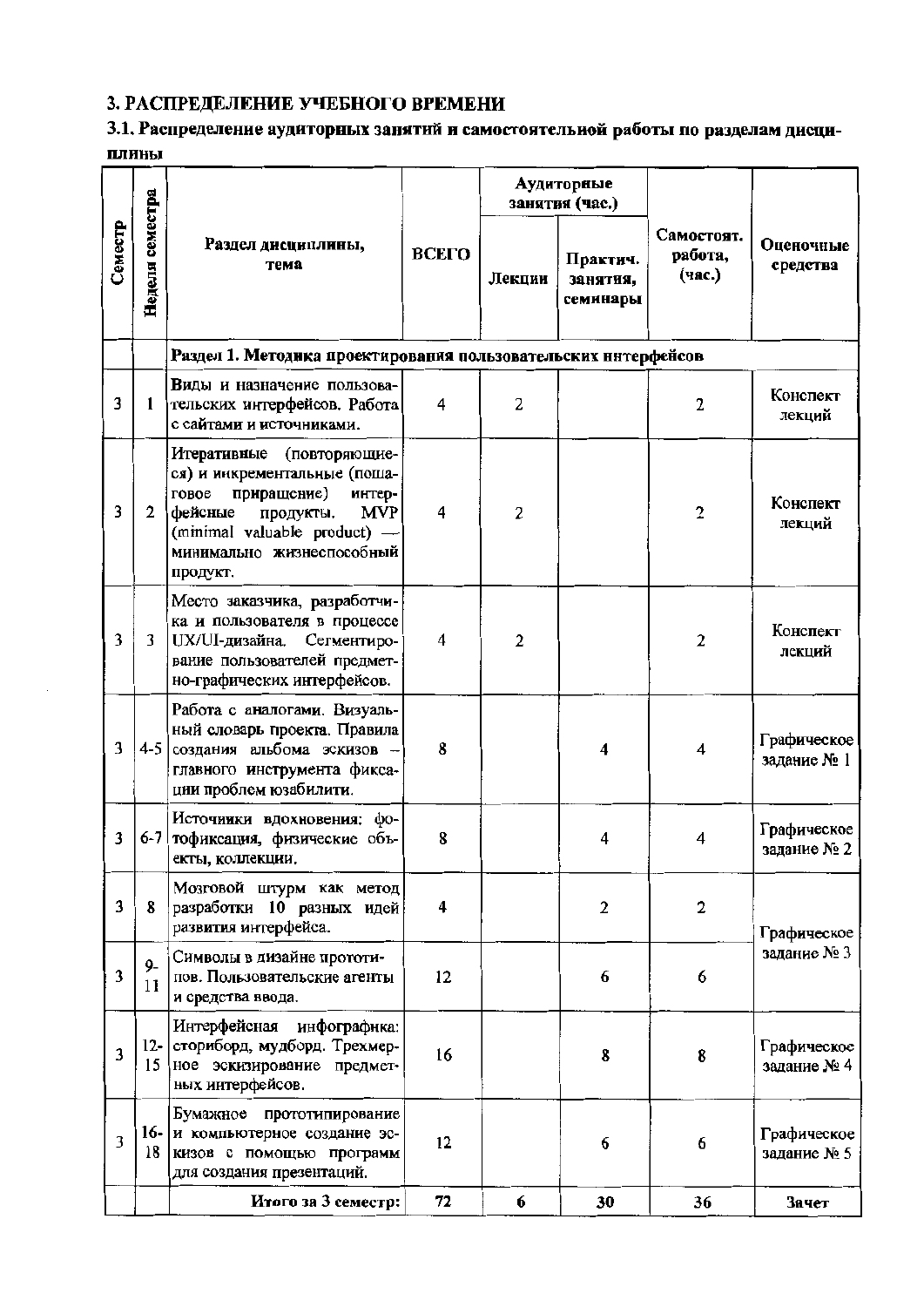|                         |                 |                                                                                                                                                                   |              |                | Аудиторные<br>занятня (час.)     |                                 |                            |  |
|-------------------------|-----------------|-------------------------------------------------------------------------------------------------------------------------------------------------------------------|--------------|----------------|----------------------------------|---------------------------------|----------------------------|--|
| Семестр                 | Неделя семестра | Раздел дисциплины,<br>тема                                                                                                                                        | <b>BCETO</b> | Лекции         | Практич.<br>занятия,<br>семинары | Самостоят.<br>работа,<br>(час.) | Оценочные<br>средства      |  |
|                         |                 | Раздел 2. Процесс разработки предметно-графических UX-интерфейса                                                                                                  |              |                |                                  |                                 |                            |  |
| 4                       | 1               | Сценирование кликабельного<br>прототипа.                                                                                                                          | 6            | $\overline{2}$ |                                  | 4                               | Конспект<br>лекций         |  |
| 4                       | $2 - 3$         | Формулировка стартовой ги-<br>потезы. Изготовление и мето-<br>ды тестирования.                                                                                    | 12           |                | 4                                | 8                               | Графическое<br>задание № 6 |  |
| 4                       | $4 - 5$         | Диаграмма состояний и пере-<br>ходов. Разветвляющая и пове-<br>ствовательная<br>раскадровки.<br>Принятие решений для чело-<br>веко-машинного взаимодейст-<br>вия. | 12           |                | 4                                | 8                               | Графическое<br>задание № 7 |  |
| 4                       |                 | Анимация опыта взаимодей-<br>ствия пользователя с предмет-<br>6-8 но-графическим интерфейсом.<br>Анимированная<br>последова-<br>тельность.                        | 18           |                | 6                                | 12                              | Графическое<br>задание № 8 |  |
| 4                       | $9-$<br>10      | Современные подходы к соз-<br>данию выразительного графи-<br>ческого языка. Скевоморфизм<br>и плоская абстракция.                                                 | 12           |                | 4                                | 8                               | Графическое<br>задание № 9 |  |
| 4                       | $11-$<br>13     | Работа с мокапами и фотохос-<br>тингами. Использование Стеа-<br>tive Commons.                                                                                     | 18           |                | 6                                | 12                              | Графическое<br>задание №10 |  |
| $\overline{4}$          | $14-$<br>15     | Верстка интерфейса на разных<br>устройствах:<br>смартфоны,<br>планшеты, десктопы.                                                                                 | 12           |                | $\overline{\mathbf{4}}$          | 8                               | Графическое<br>задание №11 |  |
| $\overline{\mathbf{4}}$ | 17              | Инструменты для тестирова-<br>16- ния прототипов. Альтернатив-<br>ные инструменты анализа ин-<br>терфейса.                                                        | 12           |                | 4                                | 8                               | Групповое<br>обсуждение    |  |
| 4                       | 18              | Презентация<br>разработанного<br>предметно-графического<br>ИН-<br>терфейса. Критическое тести-<br>рование UX/UI-дизайна.                                          | 6            | $\overline{2}$ |                                  | 4                               | Публичиая<br>презентация   |  |
|                         |                 | Подготовка к экзамену                                                                                                                                             | 36           |                |                                  | 36                              |                            |  |
|                         |                 | Итого за 4 семестр:                                                                                                                                               | 144          | 4              | 32                               | 108                             | Экзамен                    |  |
|                         |                 | Итого:                                                                                                                                                            | 216          | 10             | 62                               | 144                             |                            |  |

## 3.2. Другие виды занятий

Не предусмотрено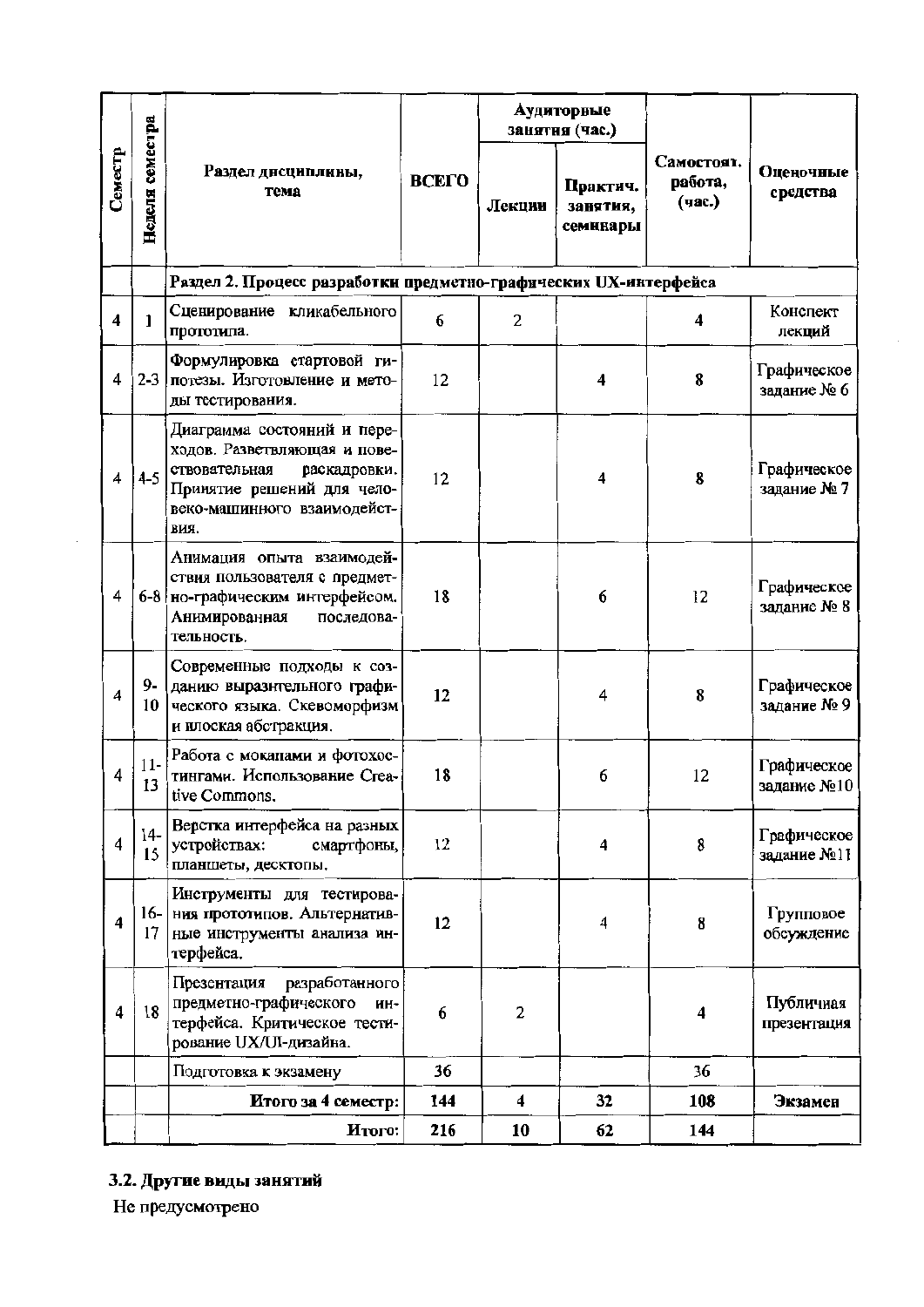3.3. Мероприятия самостоятельной работы и текущего контроля

3.3.1. Примерный перечень тем курсовых проектов (курсовых работ) Не предусмотрено

3.3.2. Примерный перечень тем расчетно-графических работ

Не предусмотрено

3.3.3. Примерный перечень тем графических работ

Выполняются графические задання в соответствии с тематикой дисциплины

3.3.4. Примерный перечень тем расчетных работ (программных продуктов) Не предусмотрено

3.3.5. Примерный перечень тем рефератов (эссе, творческих работ)

Не нредусмотрено

3.3.6. Примерный перечень тем практических внеаудиторных (домашних) работ

Не предусмотрепы

3.3.7. Примерная тематика контрольных работ

Не предусмотрено

3.3.8. Примерная тематика клаузур

Не предусмотрено

## 4. ПРИМЕНЯЕМЫЕ ТЕХНОЛОГИИ ОБУЧЕНИЯ

|                                         |                             |                   |                             |           |                  |                              |                        |                |                       |                                    |                                   | Дистанционные                             |                                         |                                      |  |
|-----------------------------------------|-----------------------------|-------------------|-----------------------------|-----------|------------------|------------------------------|------------------------|----------------|-----------------------|------------------------------------|-----------------------------------|-------------------------------------------|-----------------------------------------|--------------------------------------|--|
|                                         | Активиые методы обучения    |                   |                             |           |                  |                              |                        |                |                       | технологии                         |                                   |                                           |                                         |                                      |  |
|                                         | и электронное обучение      |                   |                             |           |                  |                              |                        |                |                       |                                    |                                   |                                           |                                         |                                      |  |
| Код<br>раздела, те-<br>мы<br>дисциплины | Индивидуальные консультации | лекции<br>Вводные | ролевая игра<br>Деловая или | Портфолио | Работа в команде | Метод развивающей кооперацин | дискуссня<br>Групповая | Мозговой штурм | Сетевые учебные курсы | Виртуальные практикумы и тренажеры | видеоконференции<br>N<br>Вебинары | семннары<br>Асинхронные web-конференции и | Совместная работа и разработка контента | Компьютерная нрактика проектирования |  |
| Раздел 1                                | $+$                         | $+$               |                             | $^{+}$    | $^{+}$           | $\ddot{}$                    | $\ddot{}$              |                |                       | $+$                                |                                   |                                           | $\ddot{}$                               | $+$                                  |  |
| Раздел 2                                | $^{+}$                      | $\pmb{+}$         |                             | $\ddot{}$ | $\boldsymbol{+}$ | $\ddot{}$                    | $\ddag$                | $^{+}$         |                       | $\, +$                             |                                   |                                           | $\ddot{}$                               | $\pm$                                |  |

## 5. УЧЕБНО-МЕТОДИЧЕСКОЕ И ИНФОРМАЦИОННОЕ ОБЕСПЕЧЕНИЕ ДИСЦИ-ПЛИНЫ

### 5.1. Рекомендуемая литература

## 5.1.1. Основная литература

1. Брызгов, Н.В. Промышленный дизайн: история, современность, футурология [Электронный ресурс]: учеб. пособие / Н.В. Брызгов, Е.В. Жердев. — Электрон. дан. — Москва: МГХПА, 2015. - 537 с. - Режим доступа: https://e.lanbook.com/book/73829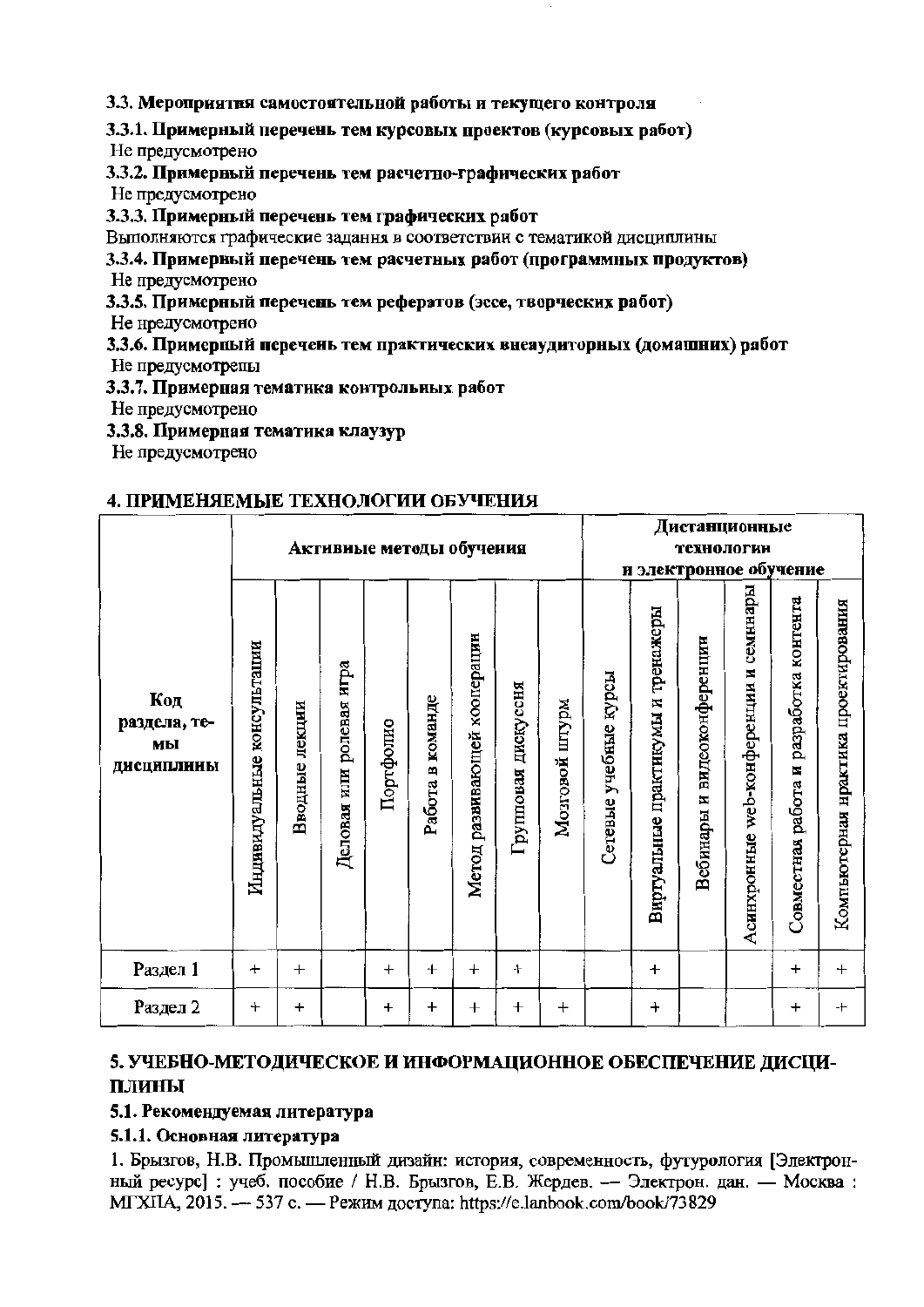2. Коротеева Л. И. Основы художественного конструирования: учебник / Л. И. Коротеева,  $A.\Pi.$ Яскин.  $\blacksquare$  $M$ .: ИНФРА-М. 2016. 304  $\mathbf{c}$ . Режим лоступа: http://znanium.com/catalog.php?bookinfo=460731.

## 5.1.2. Дополнительная литература

1. Гринберг С., Карпендэйл Ш., Маркардт Н., Бакстон Б. UX-дизайн. Идея - эскиз - вонлошение. - СПб.: Питер, 2014. - 272 с.: ил.

2. Макарова, Т.В. Компьютерные технологии в сфере внзуальных коммуникаций [Электронный ресурс]: работа с растровой графикой в Adobe Photoshop : учебное пособие / Т.В. Макарова . - Омск : Излательство ОмГТУ, 2015. - 240 с. : ил. -. - URL: http://biblioclub.ru/index.php?page=book&id=443143.

### 5.2. Учебно-методическое обеспеченне для самостоятельной работы

Не используются

5.3. Перечень информационных технологий, используемых при осуществленни образовательного процесса по дисциплине, включая перечень программного обеспечения н информационных справочных систем

| Тип ПО            | Название          | Источник                                      | Доступность для                         |  |  |  |  |
|-------------------|-------------------|-----------------------------------------------|-----------------------------------------|--|--|--|--|
|                   |                   |                                               | студентов                               |  |  |  |  |
| Прикладное ПО     | Adobe Illustrator |                                               |                                         |  |  |  |  |
| Графический пакет |                   | Лицензионная программа                        |                                         |  |  |  |  |
| Прикладное ПО     | Adobe Photoshop   |                                               |                                         |  |  |  |  |
| Графический накет |                   | Лицензионная программа                        | Доступно в компь-                       |  |  |  |  |
| Прикладное ПО     | Adobe Acrobat     | Лицензионная программа                        | ютерном классе и в<br>аудиториях кафед- |  |  |  |  |
| Графический пакет |                   |                                               |                                         |  |  |  |  |
| Прикладное ПО     | CorelDRAW         | Лицензионная программа                        | ры Индустриально-                       |  |  |  |  |
| Офисный пакет     | Graphics Suite    |                                               | го дизайна УрГА-                        |  |  |  |  |
| Прикладное ПО     |                   | Microsoft PowerPoint   Лицензионная программа | XУ для самостоя-                        |  |  |  |  |
| Офисный пакет     |                   |                                               | тельной работы                          |  |  |  |  |
| Прикладное ПО     | Microsoft Windows |                                               |                                         |  |  |  |  |
| Операционная      |                   | Лицензионная программа                        |                                         |  |  |  |  |
| система           |                   |                                               |                                         |  |  |  |  |

#### 5.3.1. Перечень программного обеспечения

5.3.2. Базы данных и информационные справочные системы

Не используются

5.4. Электронные образовательные ресурсы

https://e.lanbook.com http://znanium.com http://biblioclub.ru

## 6. МЕТОДИЧЕСКИЕ УКАЗАНИЯ ДЛЯ ОБУЧАЮЩИХСЯ ПО ОСВОЕНИЮ ДИС-ЦИПЛИНЫ

### Студент обязан:

1) знать:

- график учебного процесса по дисциплине (календарный план аудиторных занятий и планграфик самостоятельной работы);

- порядок формирования итоговой оценки по дисциплине;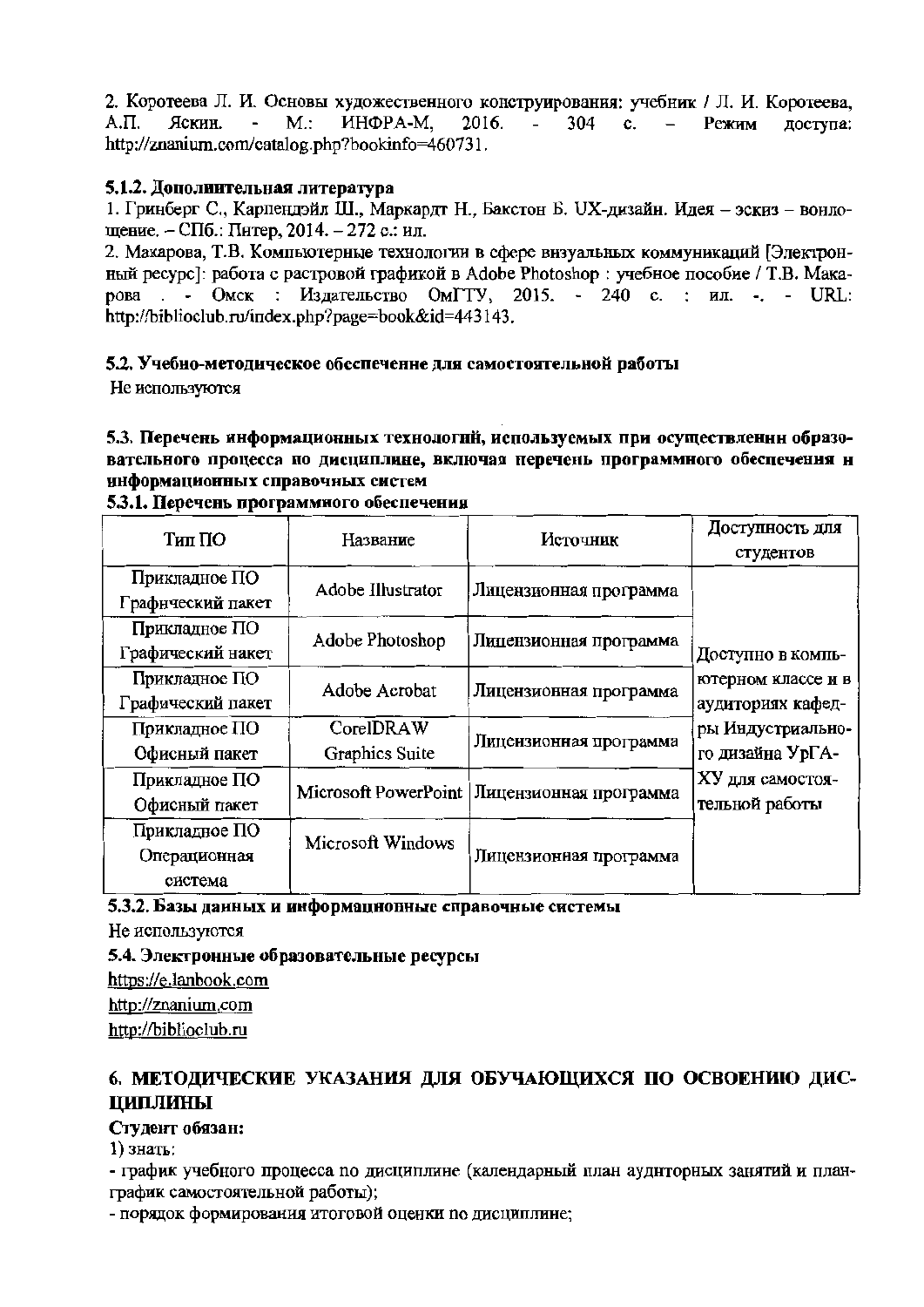(преподаватель на первом занятии по дисциплине знакомит студентов с перечисленными организационно-методическими материалами);

2) посещать все виды аудиторных занятий (преподаватель контролирует посещеиие всех видов занятий), вести самостоятельную работу но дисциплине, используя литературу, рекомендованиую в рабочей программе дисциплины и преподавателем (преподаватель передает список рекомендуемой литературы студентам);

3) готовиться и активно участвовать в аудиторных занятиях, используя рекомендованную литературу и методические материалы;

4) своевременно и качественно выполнять все виды аудиторных и самостоятельных работ, предусмотренных графиком учебного процесса по дисциплине (преподаватель ведет пепрерывный мониторинг учеблой деятельности студентов);

5) в случае возникновения задолженностей по текущим работам своевременно до окончания семестра устранить их, выполняя недостающие нли исправляя не зачтенные работы, предусмотренные графиком учебного нроцесса (преподаватель на основе данных мониторинга учебной деятельности своевременно предупреждает студентов о возникших задолженностях и необходимости их устранения).

## 7. МАТЕРИАЛЬНО-ТЕХНИЧЕСКОЕ ОБЕСПЕЧЕНИЕ ДИСЦИПЛИНЫ

Для проведения занятий используется аудитория с учебной мебелью (столы, стулья), соответствующей количеству студентов, оборудованная компьютерной и мультимедийной техникой, включающей видеопроектор с доступом в интернет.

# 8. ФОНД ОЦЕНОЧНЫХ СРЕДСТВ ДЛЯ ПРОВЕДЕНИЯ ПРОМЕЖУТОЧНОЙ АТТЕ-**СТАЦИИ**

Фонд оценочиых средств предиазначен для оценки:

1) Соответствия фактически достигнутых каждым студентом результатов изучения дисциплнпы результатам, занланированным в формате дескрипторов «знать, уметь, иметь навыки» (п.1.4) и получения интегрированной оценки по дисциплине;

2) Уровня формирования элементов компетенций, соответствующих этапу изучения дисциплины.

# 8.1. КРИТЕРИИ ОЦЕНИВАНИЯ РЕЗУЛЬТАТОВ КОНТРОЛЬНО-ОЦЕНОЧНЫХ МЕ-РОПРИЯТИЙ ТЕКУЩЕЙ И ПРОМЕЖУТОЧНОЙ АТТЕСТАЦИИ ПО ДИСЦИПЛИ-**HE**

8.1.1. Уровень формирования элементов компетепций, соответствующих этапу изучения дисциплины, оценивается с использованием следующих критериев и шкалы оценок\*

| Критерии             | Шкала оценок |                                           |  |
|----------------------|--------------|-------------------------------------------|--|
| Оценка по дисциплине |              | Уровень освоения элементов<br>комнетенций |  |
| Отлично              |              | Высокий                                   |  |
| Хорошо               | Зачтено      | Повышенный                                |  |
| Удовлетворительно    |              | Пороговый                                 |  |
| Неудовлетворительпо  | Не зачтено   | Элементы не освоены                       |  |

\*) Описание критернев см. Приложение 1.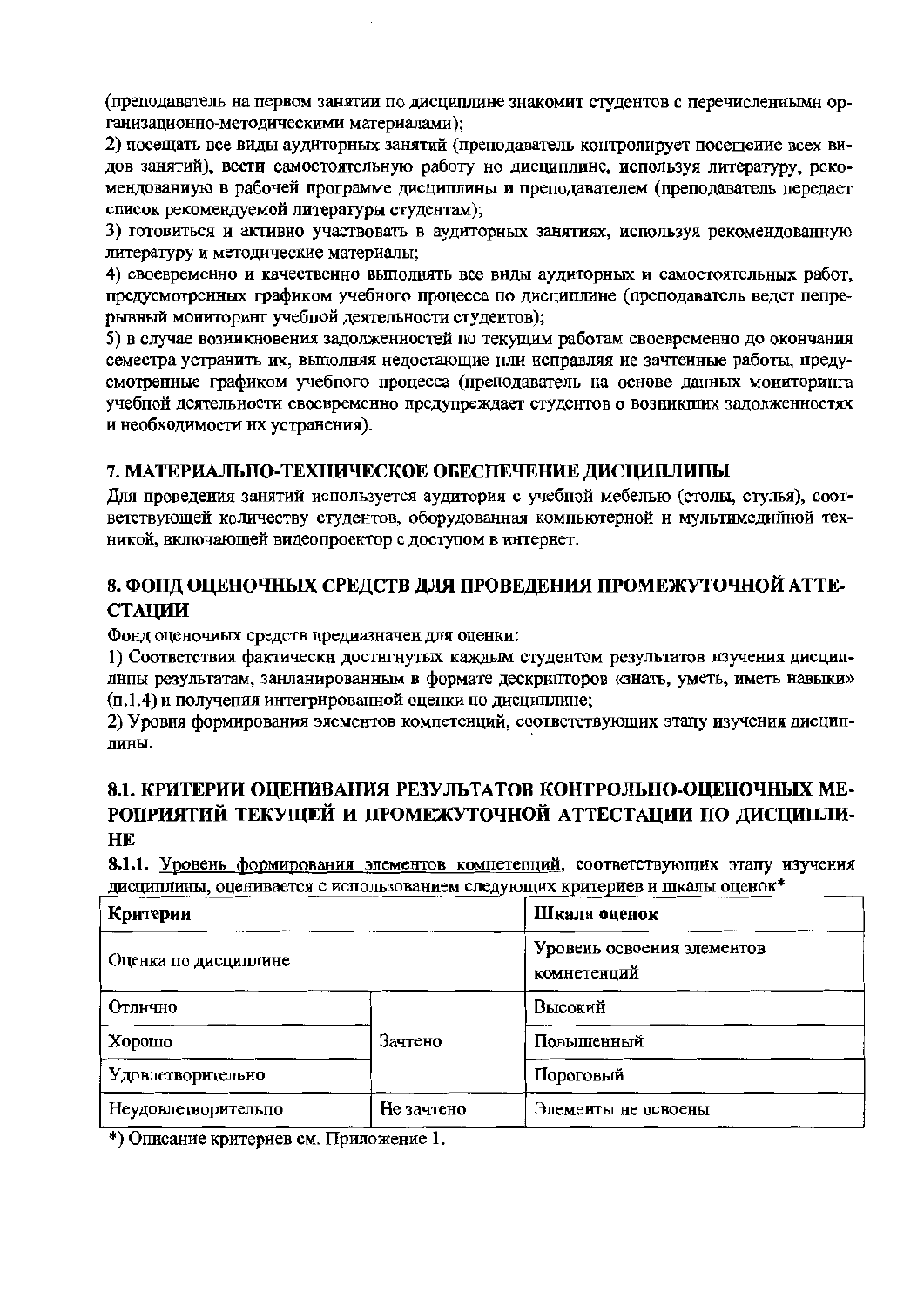8.1.2. Промежуточная аттестация по дисциплиие представляет собой комплексиую оцеику, определяемую уровием выполнения всех запланированных контрольно-оценочных мероприятий (КОМ). Используемый набор КОМ имеет следующую характеристику:

#### 3 семестр

| N.<br>п/п | Форма КОМ                      | Состав КОМ                     |
|-----------|--------------------------------|--------------------------------|
|           | Посещение аудиторных занятий   | Конспект<br>лекций             |
| 2.        | Выполнение графнческих заданий | 5 графических заданий          |
|           | Зачет                          | Выполнение заданий<br>семестра |

Характеристика состава заданий КОМ приведена в разделе 8.3.

#### 4 семестр

| N <sub>2</sub><br>n/п | Форма КОМ                      | Состав КОМ            |
|-----------------------|--------------------------------|-----------------------|
|                       | Посещение аудиторных занятий   | Коиспект<br>лекций    |
| 2.                    | Выполнение графических заданий | 6 графических заданий |
|                       | Экзамеи                        | 30 вопросов           |

8.1.3. Оценка знаний, умений и навыков, продемонстрированиых студентами при выполнении отдельных контрольпо-оценочных мероприятий и оценочных заданий, входящих в их состав, осуществляется с применением следующей шкалы оценок и критериев:

| Уровни оценки<br>достижений сту-<br>дента<br>(оценки) | Критерии<br>для определения уровня достижений<br>Выполпенное оценочное задание:                    | Шкала оценок                          |
|-------------------------------------------------------|----------------------------------------------------------------------------------------------------|---------------------------------------|
| Высокий (В)                                           | соответствует требованиям*, замечаний нет                                                          | Отлично (5)                           |
| Средний (С)                                           | соответствует требованиям*, имеются заме-<br>чания, которые не требуют обязательного<br>устранения | Хорошо $(4)$                          |
| Пороговый (П)                                         | не в полной мере соответствует требовани-<br>ям*, есть замечания                                   | Удовлетворительпо                     |
| Недостаточный (Н)                                     | не соответствует требованиям*, имеет суще-<br>ственные ошибки, требующие исправления               | Неудовлетворитель-<br>$_{\rm HO}$ (2) |
| Нет результата (О)                                    | не выполнено или отсутствует                                                                       | Оцеика<br>не выставляется             |

\*) Требования и уровень достижений студентов (соответствие требованиям) по каждому контрольно-оценочному мероприятию определяется с учетом критериев, приведенных в Приложенин 1.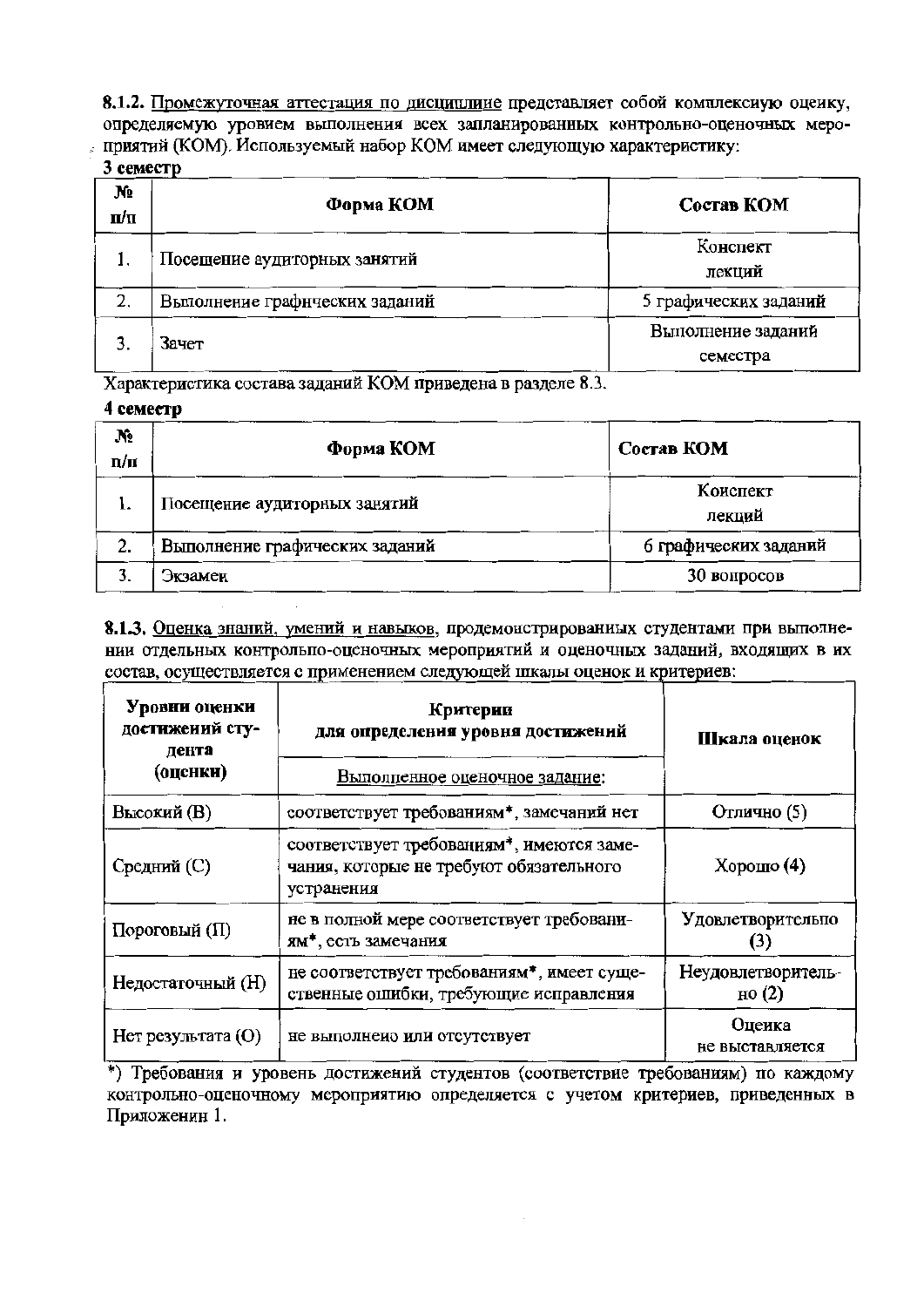## 8.2. КРИТЕРИИ ОШЕНИВАНИЯ РЕЗУЛЬТАТОВ ПРОМЕЖУТОЧНОЙ АТТЕСТА-ЦИИ ПРИ ИСПОЛЬЗОВАНИИ НЕЗАВИСИМОГО ТЕСТОВОГО КОНТРОЛЯ

При проведении независимого тестового контроля как формы промежуточной аттестации нрименяется методика оценивания результатов, предлагаемая разработчиками тестов.

## 8.3. ОПЕНОЧНЫЕ СРЕДСТВА ДЛЯ ПРОВЕДЕНИЯ ТЕКУЩЕЙ И ПРОМЕЖУТОЧ-НОЙ АТТЕСТАЦИИ

## 8.3.1. Перечень графических заданий в 3 семестре:

№ 1. Изготовить визуальный словарь проекта – альбом эскизов и аналогов. Формат А 4.

№ 2. Выполнить варианты фотофиксация, собрать физические объекты и коллекции. Формат  $A<sub>4</sub>$ 

№ 3. Разработать и изготовить 3 варианта графического решения пользовательских агентов и средств ввода.

№ 4. Изготовить нроектные схемы: сториборд. мудборд. 2 варианта. Формат А 4. Изготовить трехмерный нредметный интерфейс в виде ноискового макета.

№ 5. Изготовить бумажные прототипы (формат А4) и создать компьютерные эскизы с помощью программ для создания презентаций.

## 8.3.2. Перечень графических заданий в 4 семестре:

№ 6. Изготовление стартовой гипотезы и её тестирование. 2 варианта.

№ 7. Изготовить диаграммы состояний и переходов. Разветвляющая и повествовательная раскадровки графического интерфейса. 2 варианта. Формат А 4.

№ 8. Анимация опыта взаимодействия пользователя с предметно-графическим интерфейсом.

№ 9. Разработать выразительные средства графического языка с использованием скевоморфизма и плоской абстракции. 2 варианта. Формат А 4.

№ 10. Выполнить 2 вариативных рисунка на основе работы с мокапами и фотохостингами. 2 варианта. Формат А 4.

№ 11. Выполнить верстку интерфейса на разпых устройствах: смартфон, планшет, десктоп.

## 8.3.3. Перечень вопросов к экзамену:

- 1. Виды и назпачение пользовательских интерфейсов.
- 2. Определение UX/UI-дизайн.
- 3. Итеративные и инкрементальные интерфейсные продукты. Их применение.
- 4. Место заказчика, разработчика и пользователя в процессе UX/UI-дизайна.
- 5. Сегментирование пользователей предметно-графическнх интерфейсов.
- 6. Работа с аналогами, как визуальный словарь проекта.
- 7. Правила создания альбома эскизов для фиксацин проблем юзабилити.
- 8. Инспирейшп борд: фотофиксация, физические объекты, коллекции.
- 9. Мозговой штурм как метод разработки идей развития интерфейса.
- 10. Символы в дизайне прототипов.
- 11. Пользовательские агенты и средства ввода.
- 12. Интерфейсиая ипфографика: сториборд, мудборд. Методика разработки и изготовления.
- 13. Трехмерное эскизирование предметных интерфейсов.
- 14. Назначение бумажного нрототипирования интерфейсов.
- 15. Компьютериое эскизирование с помощью программ для создания презентаций.
- 16. Формулировка стартовой гипотезы.
- 17. Изготовление и методы тестирования UI-дизайна интерфейсов.
- 18. Лиаграмма состояний и переходов.
- 19. Разветвляющая и повествовательиая раскадровки.
- 20. Способы нринятия решений для человеко-машинного взанмодействня.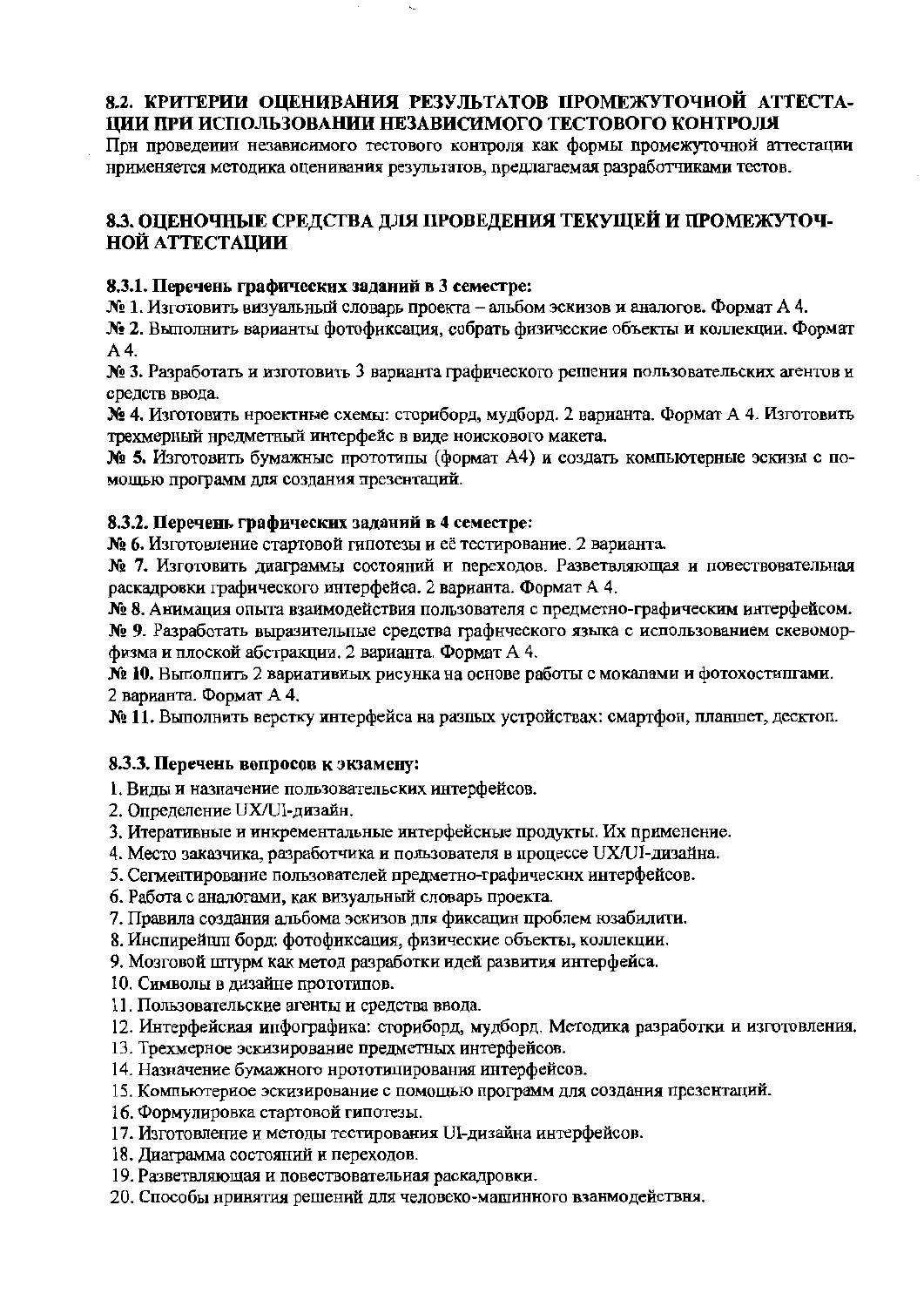21. Технологии анимацин опыта взанмодействия пользователя с предметно-графическим интерфейсом.

22. Как выполнить анимированную секвенцию. Программные продукты для выполнения анимацин.

23. Скевоморфнзм и плоская абстракция. Сравнение с точки зрения наглядности, выразительности и простоты.

24. Технология работы с мокапами и фотохостингами. Их назначение.

25. Что такое технология Creative Commons.

26. Параметры учета верстки интерфейса на разных устройствах: смартфоны, планшеты, десктопы.

27. Инструменты для тестирования прототилов.

28. Перечислить альтериативные инструменты анализа интерфейса. Преимущества и недостатки.

29. Технологии презентации разработанного предметно-графического интерфейса.

30. Критика и экспертная оцепка в рамках тестирования UX/UI-дизайна.

| Рабочая программа дисциплины составлена авторами: |                                             |                                     |                |               |         |  |  |  |  |
|---------------------------------------------------|---------------------------------------------|-------------------------------------|----------------|---------------|---------|--|--|--|--|
| Nº<br>п/п                                         | Кафедра                                     | Ученая<br>степеиь,<br>ученое звание | Должность      | ФИО           | Подпись |  |  |  |  |
| 1.                                                | Индустриального<br>дизайна                  | Профессор                           | Профессор      | В. А. Брагии  | boann   |  |  |  |  |
| Рабочая программа дисциплины согласована          |                                             |                                     |                |               |         |  |  |  |  |
|                                                   | Заведующий кафедрой индустриального дизайна |                                     | В. А. Курочкин |               |         |  |  |  |  |
| Директор библиотеки УрГАХУ                        |                                             |                                     |                | Н. В. Нохрина |         |  |  |  |  |
|                                                   | Декан факультета дизайиа                    |                                     | И. С. Зубова   |               |         |  |  |  |  |